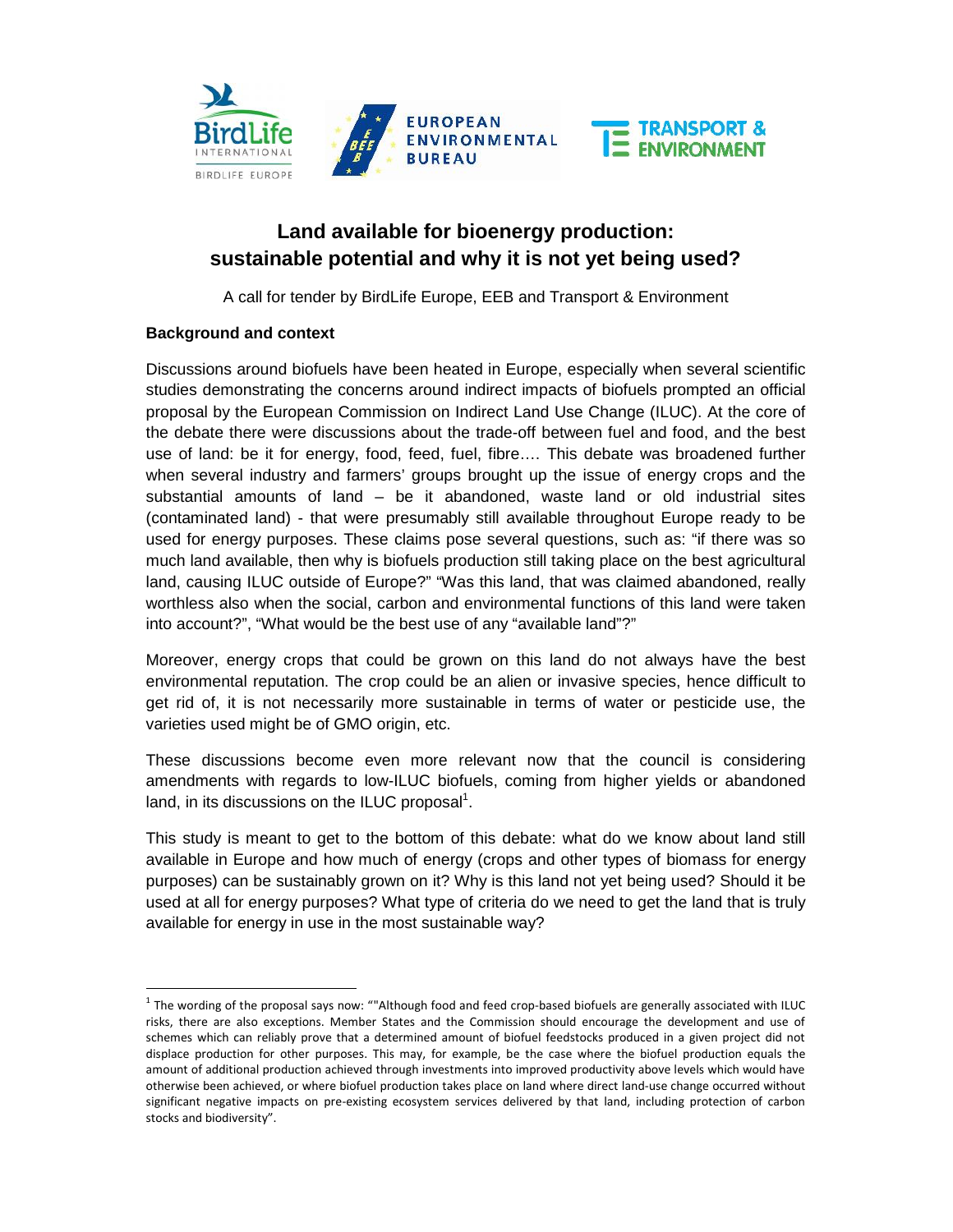#### **Objectives of the study**

BirdLife Europe, EEB and T&E would like to commission a study to analyse the sustainable potential of energy biomass (specifically energy crops, short rotation coppice and forests) as a source of bioenergy in Europe. This includes:

Estimate how much and what kind of land is sustainably available for energy purposes in Europe and where this is located geographically.

Analyse the bottlenecks and derive recommendations on the policies needed and (sustainability) criteria to put in place in order for this land potential to materialize for energy use.

Identify types of energy crops, short rotation coppice and forestry options for this land and identify the amount of sustainable energy potential that one could derive from this land in a future renewables scenario. Compare these options to a "zero option" in terms of carbon (and potentially also biodiversity) of allowing the land to evolve naturally in the absence of management.

The study will be used by NGOs to inform external discussions in the EU and Member States.

## **Structure of the study and deliverables**

The main research questions to be answered by the study are "What is the sustainable potential of land for energy crops in Europe? What is the sustainable amount of bioenergy we can get out of it? Why is this not yet happening? What (sustainability) criteria do we need to make this a reality?"

## The deliverables are the following:

Availability of land for bioenergy production in Europe. This should be estimated on the basis of abandoned agricultural land (separated at least into ex-arable and ex-grassland), waste or old industrial sites and degraded and/or polluted land, and other if identified;

Suitability of these lands for bioenergy production,

The geographical distribution of this area, this should be mapped at least to Nuts 2 level (though ideally to finer grained scale, e.g. to distinguish uplands from lowlands)

What are the sustainability concerns around this land, including in comparison to "zero option" of leaving it to natural evolution. Is this land suitable for bioenergy production?

What is the GHG balance of bringing this land into production under different types of relevant crops/forest types? This should include all potential inputs, such as fertilizers and irrigation.

What are the bottlenecks why this land is not currently in use (e.g. technical/topographic, infrastructure, land ownership structures, legal protection) with a focus on those barriers that can realistically be lifted through EU policy measures.

Match this land with different types of energy crops and forestry options (fast growing plantations, restoration of natural forest, etc.) and look into the sustainability of these energy crops. Compare environmental and carbon performance with "zero option" of leaving land to natural evolution.

Make an estimation of the sustainable availability of biomass for energy (including estimation of competing uses) in a future renewables scenario for 2020 and 2030.